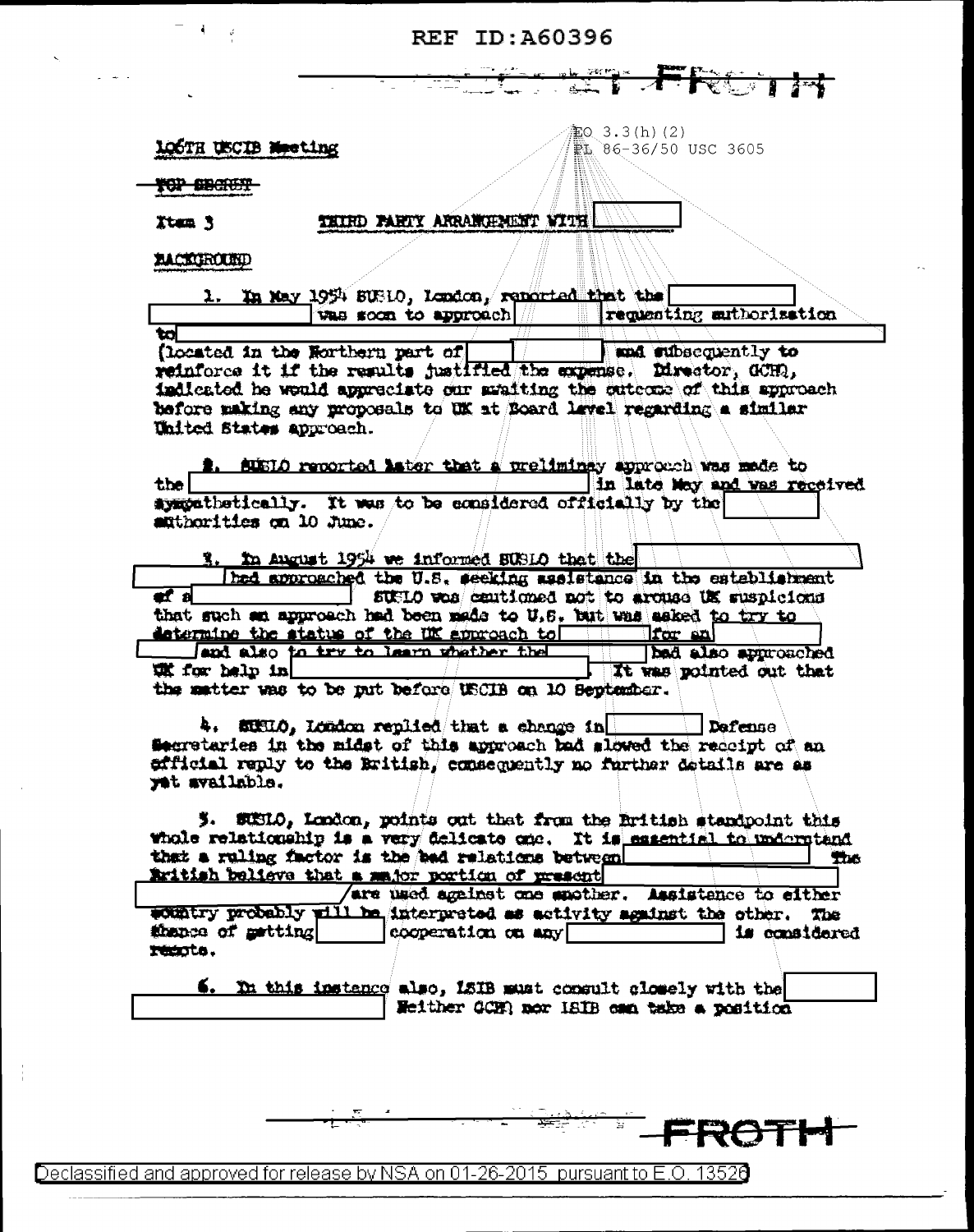REF TD: A60396

EO  $3.3(h)$  (2) PL 86-36/50 USC 3605

ROTH

## 106TH USCIB Meeting

**TOP BESTER** 

Item 3 (continued)

markedly at variance with! For example, strongly advised against the plan once held for the Royal Air Farce to try for intercept units in both

TOPSE

7. In informal talks with SUSLO, a GOHO representative indicates cotinies about aventual persission for a survey but he is equally certain, knowing the  $\left| \right|$  and the  $\left| \right|$ , that permission for and implementation of the project will take a long time... This individual reads the nowspapers too and knows that the and American Governments are getting closer together on military and political matters and needs no lead from U.S. to realize that U.S. CONTRT officials may aiscover excellent opportunities to exploit

8. noth already have COMINT organizations. The British say these organizations are muall and have fwy qualified parzonnel. Wartime relationships COMINT-wise with

did not lead to any confidence in their ability. The have repeatedly approached the Eritish to recommend qualified cryptonalysts for COMIRT activity but the British have stalled, partly because no euclified personnel want the job. So for as SUS10 can learn. approach has been made but he would not consider this answer XX. definitive.

EUELO has followed our admonition not to reveal the fact that tave approached U.S. for assistance. However, be points out that many people in British Government are moare of previous pettern in egatacts made between U.S. and other mations who have been associated with U.S. in defense arrangements and he doubts if British are so dull. as not to suspect that matter would raise its head with **Crime** continued and insistent interest in this matter cannot fail to arouse suspicion. British contacts with sure probably a lot closer than U.S. sometimes suspects and SUFLO's guess is that we will gain nothing by trying to keep this particular secret. In accordance with paragraphs 6 and 7 of basic UKUNA Agreement, no relations can be established with لانته

10. The whole problem of Eritishand  $0.8.$ COMINT relations was to be considered again informally within the British Government in late August. SUSIO had been promised a reply suitable for

UPSECRET FROTH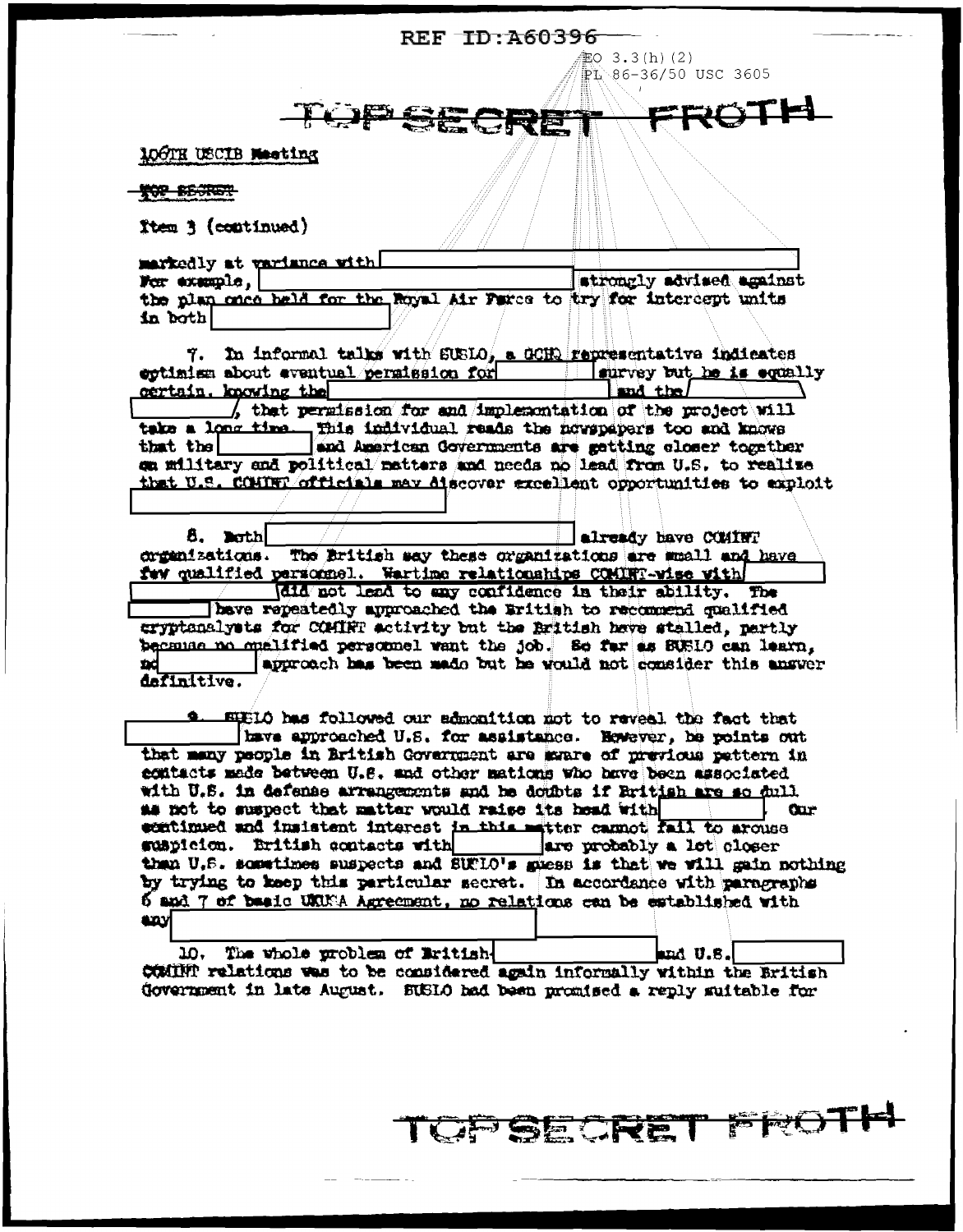REF ID: A60396

# TOPSECRET FROTH

#### 106TH USCIB Meeting

**TOP BECRET** 

Ttem 3 (continued)

<del>nre</del>sentation to USCIB prior to the 10 September meeting. Me thinks it ithely that GCHR soon will agree to having USCIB put this request formally to ISIB. SUBIO strongly recommends frankness on our part in exter to assure the complete cooperation of OCHQ. With frankness SUS10 is optimistic that a favorable answer con be absoberded through ISIB and the tortuous maze of Commonwealth policy. PL 86-36/50 USC 3605

11. SUSIO will advise soon as further information becomes available and again suggests that bringing British into our confidence now will both speed and aid solution of this problem.

12. On 1 September SUSIO, London, reported that Eric Jones had taken up with the ISIB members directly concerned the U.S. desire to negotiate with is consulting with the Jones and  $\Box$ trying to get agreement Is without the further for U.S. to go absed with its approach to requirement of waiting to make formal USCIB request to ISIB. Jones has high hopes of gatting a green light within two weeks.

#### CORRENT CONSIDERATION

13. In USCIB 29.19/1 the CIA member has reviewed the suproach to CIA for COMINT assistance in the form of D/F and intercept equirment, guidance in installing this equipment, and training in intercept. offered to allocate approximately half of their intercept **That** resources to targets desired by the U.S. It is understood that they will eventually have in operation, divided among four installations.

14. The CIA letter points out that this request has several remifications:

a. While that portion of the affort directed by the U.S. would be placed on Communist targets, the remaining resources will be tasked with military targets. This latter material would be of little appreciable value to the U.S. Furthermore, if learned of U.S. maistance to in mounting a COMINT effort against her comminications, the U.S. could be placed in a difficult and embarrassing position.

b. In that the U.K. has already approached l to secure area, any action on our part approval of a site survey in the which might be detrimental to approval of this survey may meet with strong opposition from OCHO.

> $EO$  3.3 $(h)$  (2) PL 86-36/50 USC 3605

 $\frac{1}{2}M_{\rm{BH}} = 2.77 \pm 0.02$ <u>ે ક</u>

 $\overline{\phantom{a}}$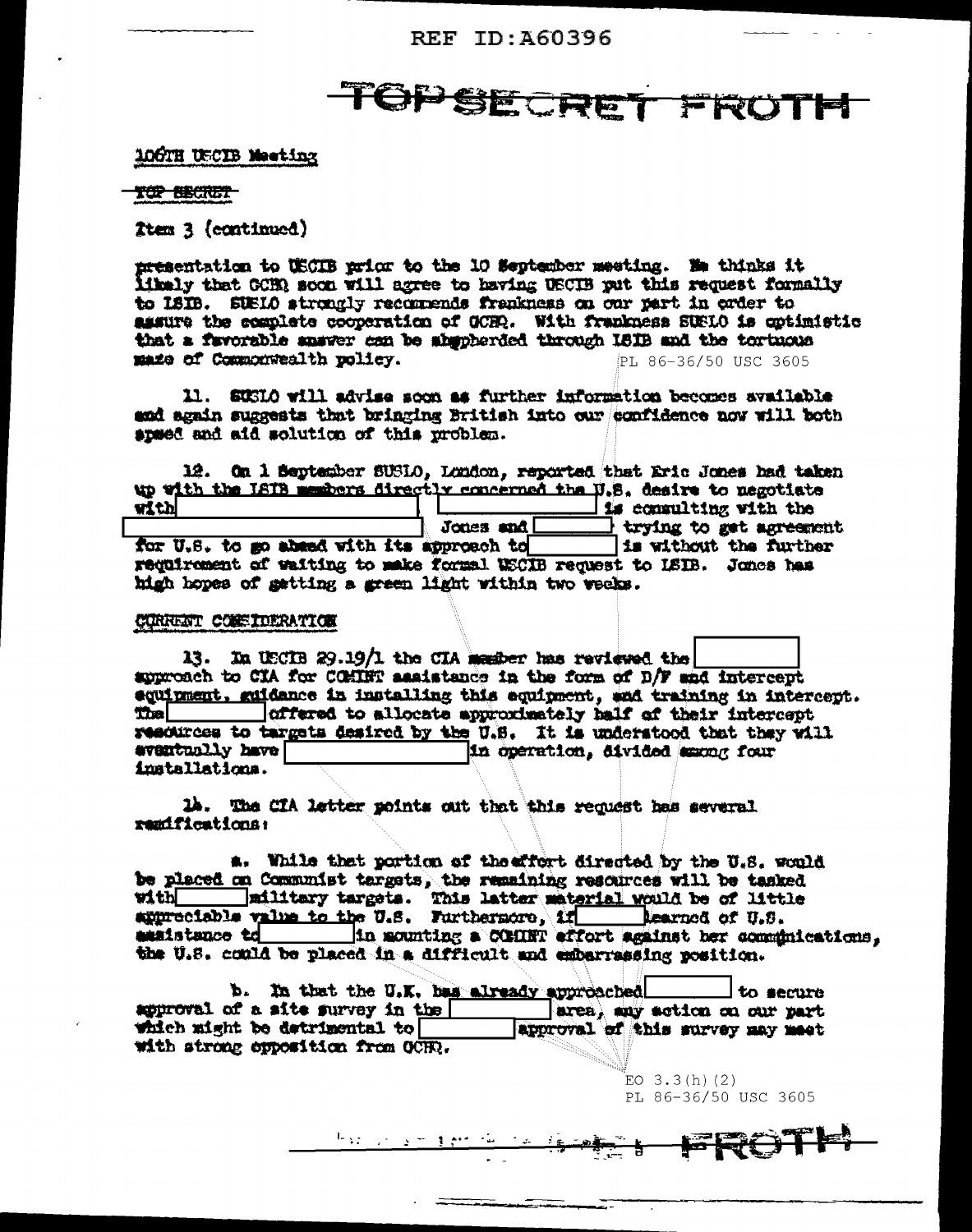### **AND SECRET.** FRU

EO 3.3(h)(2)

iL 86-36/50 USC 3605

**SECULE** 

106TH USCIB Meeting

**TOP SECRET** 

Item 3 (continued)

e. Because of this U.K. approach, MSA has agreed to defer any U.S. action toward obtaining approval for a site survey in **Any** under a third party arrangement will **assistance provided the metallicity** effect our bargaining power at a later date if the U.S. wishes to obtain base rights for an

15. The CIA member proposes that UECIB approve the following recommundations for a third party arrangement between the U.S. and to be negotiated and ecoducted by the CIA as the Executive Agent of USCIB:

a. U.S. to furnish limited assistance in the form of eash, D/F and "releasable" intercept equipment, guidance in station design, equirement installation and maintenance, location of intercept stations, ergenization, and training (including language training if necessary). All materials will fall within the provisions of pers. 5, UKUCA Appendix P.

to furnish U.S. with copies of all their will not be requested but will be accepted if offered). The U.S. will furnish except co

a. U.S. assistance will be limited to the minimum required to | sgreement to provide their | and to insure that obtain l the material obtained is of suitable quality. This limitation is taken with a view to possible later requirement for technical "caid pro quo" for rights.

4. Approval of ISIB for this proposed arrangement should be obtained prior to any further discussion with efficials, in accordance with paras. 6 and 7 of basic UKUFA Agreement.

16. CIA states that its paper has been coordinated with representatives of #5A who supplied information concerning the potential walue of

and the dotails of current attempts to secure base rights for **UKIEA** 

17. Even though SUSIO, London, has indicated that the Director, SCEQ, may give us the green light to commence negotiations with The for an base right, Pantegon officials have indicated that the U.S. position is to proceed vary slowly in the matter of obtaining any base 1. Consequently, we should not attempt now to tis our rights in the form in the same with the corrent proposal of CIA for a Third Party arrangement. The NEA position, therefore, should be a straight forward support of the CIA recommendations.

**NATURAL PERSONAL PROPERTY**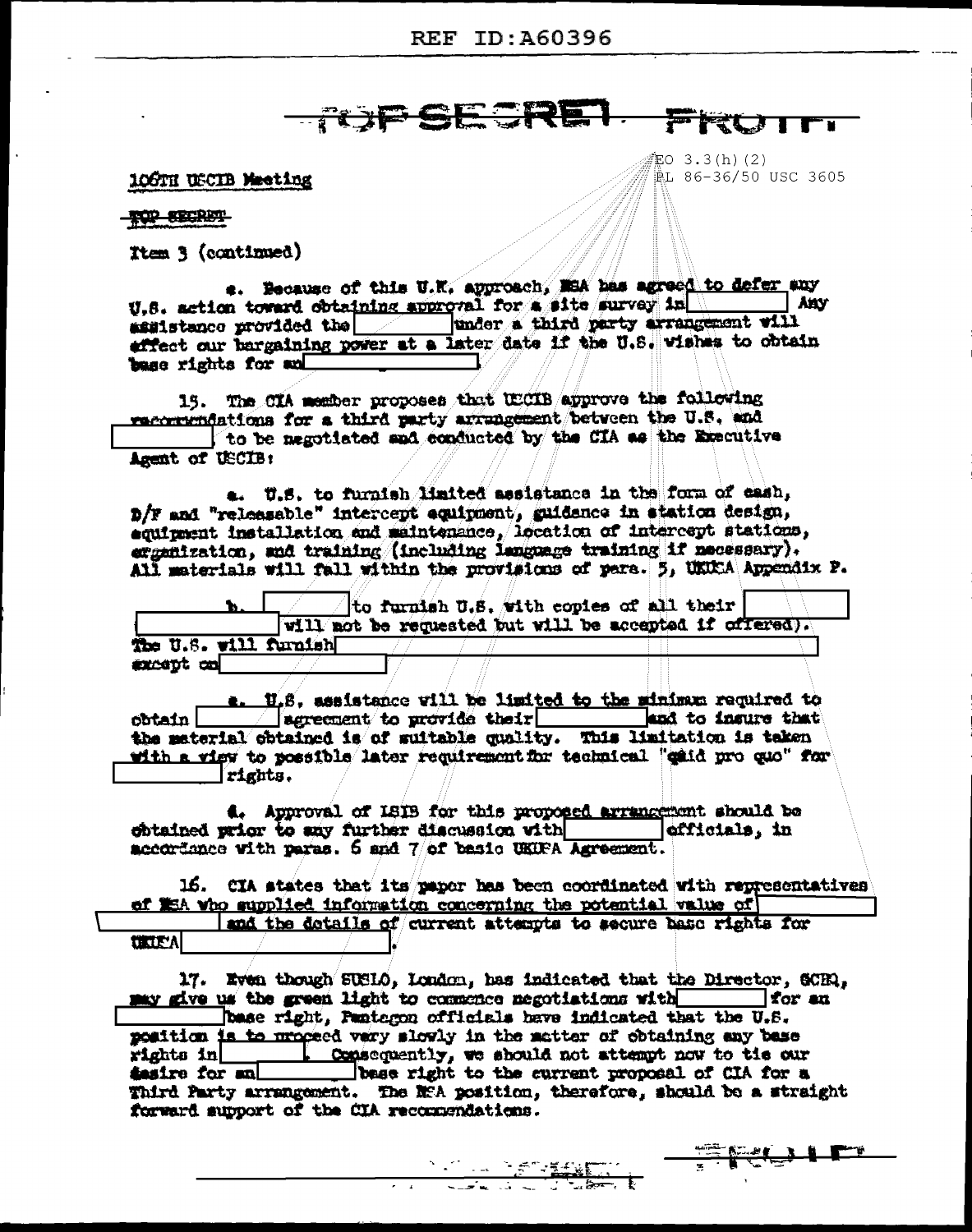<del>des</del> It of Company of

 $EQ$  3.3(h)(2)

PL 86-36/50 USC 3605

10CTH USCIB Meeting

TOP SECRET

Item 3 (continued)

16. It should be made abundantly elear to the members, however, that in supporting the CIA recommendations the Director, MEA, does not acntemplate any Under this Third Party arrangement.

It may also include straight forward language instruction in service schools, so long as no attempt is made to extend this language training to include

19. In addition, the Director. WiA, has cartain reservations as to just how much should be provided on received from the It is considered that only very generalized evaluations should be given.

**RECORDEDATIONS** 

#1. It is recommended that the Director, MSA, support the CIA monomals for a Third Party COMINT arrangement between the U.S. and to be negotiated and conducted by the CIA as Executive Agent of USCIB, provided the members agree on the limitations of the Director's concept of the terms "training" and "evaluations" as set forth in paras. 18 and 19 above.

 $\mathbf{k}$  ,  $\mathbf{r}$  ,  $\mathbf{r}$ 

 $\frac{1}{2}$   $\frac{1}{2}$   $\frac{1}{2}$   $\frac{1}{2}$   $\frac{1}{2}$ 

FIRT H